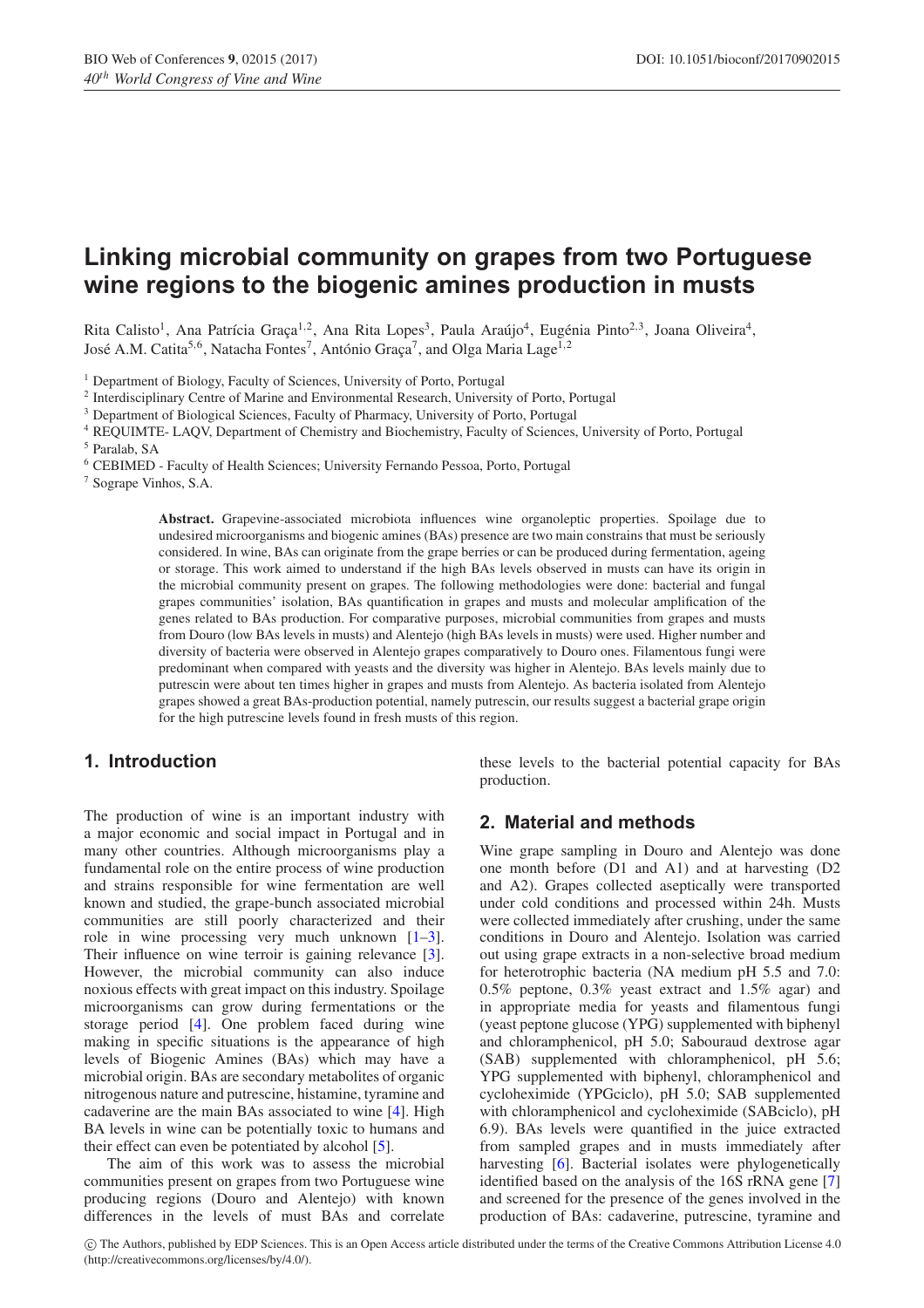<span id="page-1-0"></span>

**Figure 1.** Affiliation of the isolates to corresponding genus and phyla or class. Although the *Firmicutes Bacillus* was the most abundant genus, *Actinobacteria* was de most diversified group (9 different genera).

<span id="page-1-1"></span>

**Figure 2.** Filamentous fungi isolated from grapes sampled in Douro and Alentejo. Douro (1) – Douro one month before harvesting; Douro (2) – Douro at harvesting; Alentejo (1) – Alentejo one month before harvesting; Alentejo (2) – Alentejo at harvesting.

<span id="page-1-2"></span>

**Figure 3.** Yeasts isolated from grapes sampled in Douro and Alentejo. Douro (1) – Douro one month before harvesting; Douro (2) – Douro at harvesting; Alentejo (1) – Alentejo one month before harvesting; Alentejo (2) – Alentejo at harvesting.

histamine [\[8](#page-2-6),[9\]](#page-2-7). Yeasts and filamentous fungi isolates were identified by morphological, biochemical and molecular (Internal transcribed spacer gene-ITS) methods [\[10\]](#page-2-8).

### **3. Results and discussion**

A semi-quantitative analysis allowed concluding that bacterial number was higher in Alentejo isolations comparatively to the Douro ones. However, a total number of fungi was approximately the same in both regions at harvesting but one month before was greater in Douro than in Alentejo. Furthermore, and under the same experimental conditions, a much higher number of bacterial morphotypes that correspond to a higher diversity was retrieved in Alentejo (77%) comparatively to Douro (23%). The most abundant bacterial phylum obtained was *Firmicutes* followed by *Actinobacteria* and *Proteobacteria*



<span id="page-1-3"></span>**Figure 4.** Concentration (mg/L) of putrescine and tyramine in grapes and musts of Alentejo and Douro, quantified through LC-MS technique.



**Figure 5.** Number of isolates that have the potential to produce one or more BA enzymes (ODC – ornithine decarboxylase, AgDI – agmatine deaminase, HDC – histidine decarboxylase and TDC – tyrosine decarboxylase), by screening of the correspondent gene. 52% of the studied isolates amplified only the *agdi* gene, 17.9% only the *odc* gene and the same percentage the *hdc* gene while only 6 (10.7%) amplified the *tyrd* gene. Regarding isolates that amplified three genes only 1.8% amplified for *odc*, *hdc* and *tyrd* and 1.8% for the *agdi*, *tyrd* and *odc*. Amplification of *agdi* and *odc* was achieved by 3.6% of isolates, 1.8% for the *hdc* and *tyrd*, 10.7% for *agdi* and *hdc*, 5.4% for *odc* and *hdc* and 3.6% for *odc* and *tyrd*. None of the isolates amplified the four genes

(*Alpha* and *Gamma* classes) but the highest diversity (9 genera) was obtained in the *Actinobacteria* (Fig. [1\)](#page-1-0).

Considering grape fungal communities, filamentous fungi were predominant when compared to yeasts.

Fungal species of the genus *Cladosporium* were shown to be prevalent followed by *Aspergillus*, *Penicillium* and *Alternaria* (Fig. [2\)](#page-1-1). *Cryptococcus* spp. were only found in Alentejo while *Aureobasidium* was found both in Douro, where it dominated, and in Alentejo where the number increased with maturation (Fig. [3\)](#page-1-2).

Chemical analysis showed that the levels of putrescine detected in mature grapes were higher in Alentejo compared to Douro. A rapid and relevant increase of the levels of putrescine (more than 10 times) was observed especially in Alentejo from mature grapes to fresh musts.

As relevant differences existed between the bacterial grapes communities of Alentejo and Douro, contrarily to what was observed in the fungal communities, bacteria